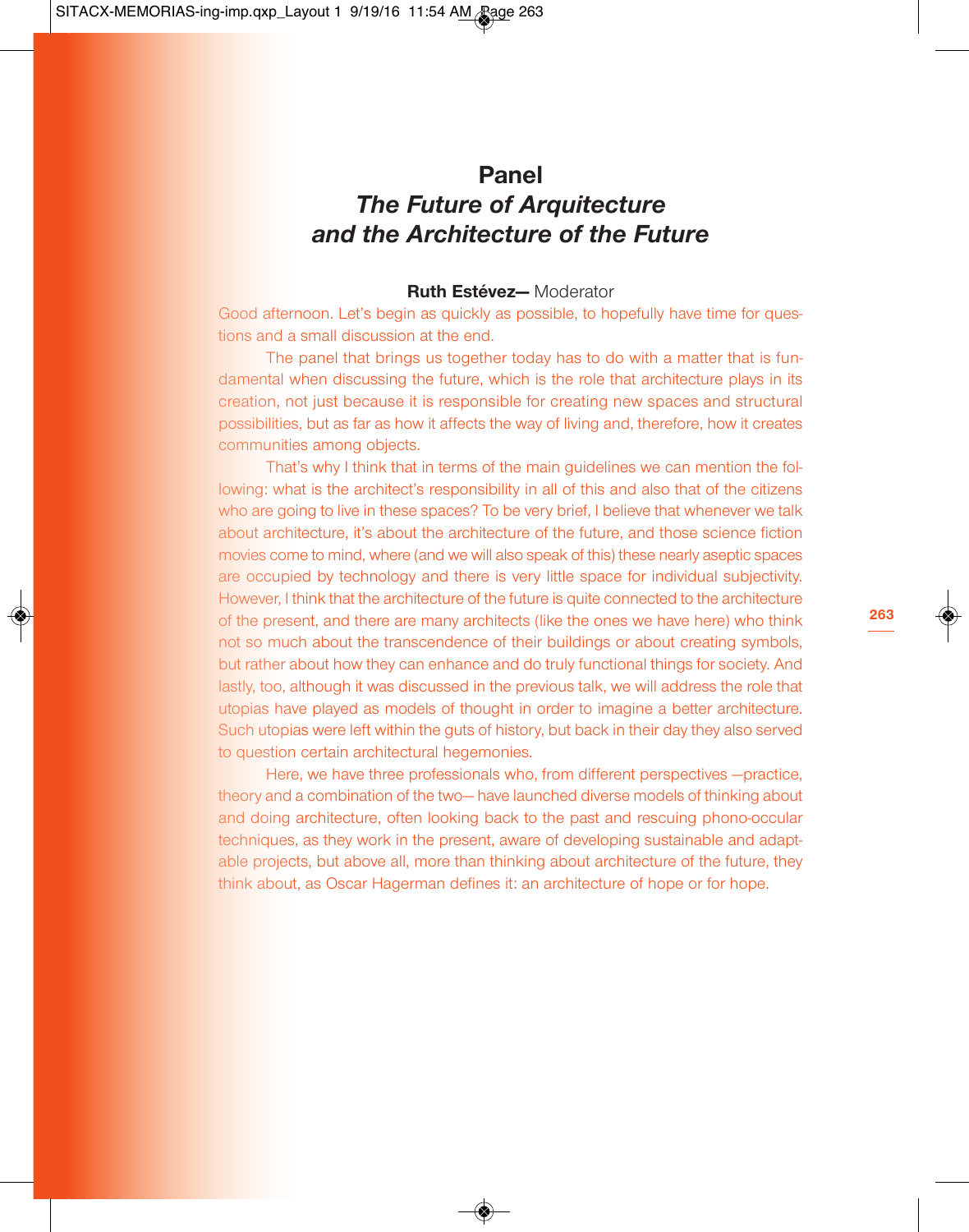## **Inti Guerrero—** Flávio de Carvalho: The Laboratory of Erotica, and *New Look*

**image page 65** This text originally appeared as Inti Guerrero, 'Flávio de Carvalho: From an Anthropophagic Master Plan to a Tropical Modern Design', Afterall, issue 24, Summer 2010, pp.109–117.

In 1930, Brazil's Antropofagia avant-garde group sent the architect Flávio de Carvalho as its representative to the IV Pan-American Congress of Architecture, which took place that year in Rio de Janeiro. <sup>4</sup> De Carvalho (1899—1973), who had returned to Brazil in 1923 after having studied engineering and painting in Durham and Newcastle-upon-Tyne, delivered a lecture to the Congress introducing a master plan for a new city to be built in the tropics. His proposal, 'A cidade do homem nu' ('The City of the Naked Man'), imagined a metropolis for the man of the future, which he saw as a man without god, without property and without marriage. A 'naked mankind' that had stripped itself from its cultural constructs —or in de Carvalho's words, from 'scholastic taboos'— would be 'free for reasoning and thinking', and could begin a painstaking process of wonderment, change and becoming in this new city.<sup>5</sup> In his proposal, de Carvalho also urged the architects participating in the Congress to understand the anthropophagic nature of their subcontinent on which the city would be built: 'the City of the Naked Man seeks the resurrection of the primitive, free from Western taboos […] the savage with all of its desires, all of its curiosity intact and not repressed […] as it was by colonial conquest.'

## In Search of a naked Civilisation!' <sup>6</sup>

De Carvalho envisioned this anthropophagic urban utopia as a number of centres and laboratories placed in concentric circles: a teaching centre, a breeding centre, a laboratory of erotica (where inhabitants could exercise their libido without repression), a laboratory of religion (located within the latter) and a huge research centre where inhabitants could discover the wonders of the universe, the pleasure of life, the 'enthusiasm to produce things, the desire to change'.<sup>7</sup> These areas of individual creativity. de Carvalho told the participants in the Congress, were absent from their cities and denied to the population in their current bourgeois organisation of labour. Being part of a generation of functionalist and systematic architects who evaluated the productivity of their creations through the symbiosis of their form and function, de Carvalho also defended his rhizomatic urban composition, one that was meant for the tropics, based on the grounds of its efficiency. In his case, however, efficiency was defended by the productivity of people's energy: de Carvalho's urbanism presupposed an existing energy within the subjectivity of the individual, a type of energy coming from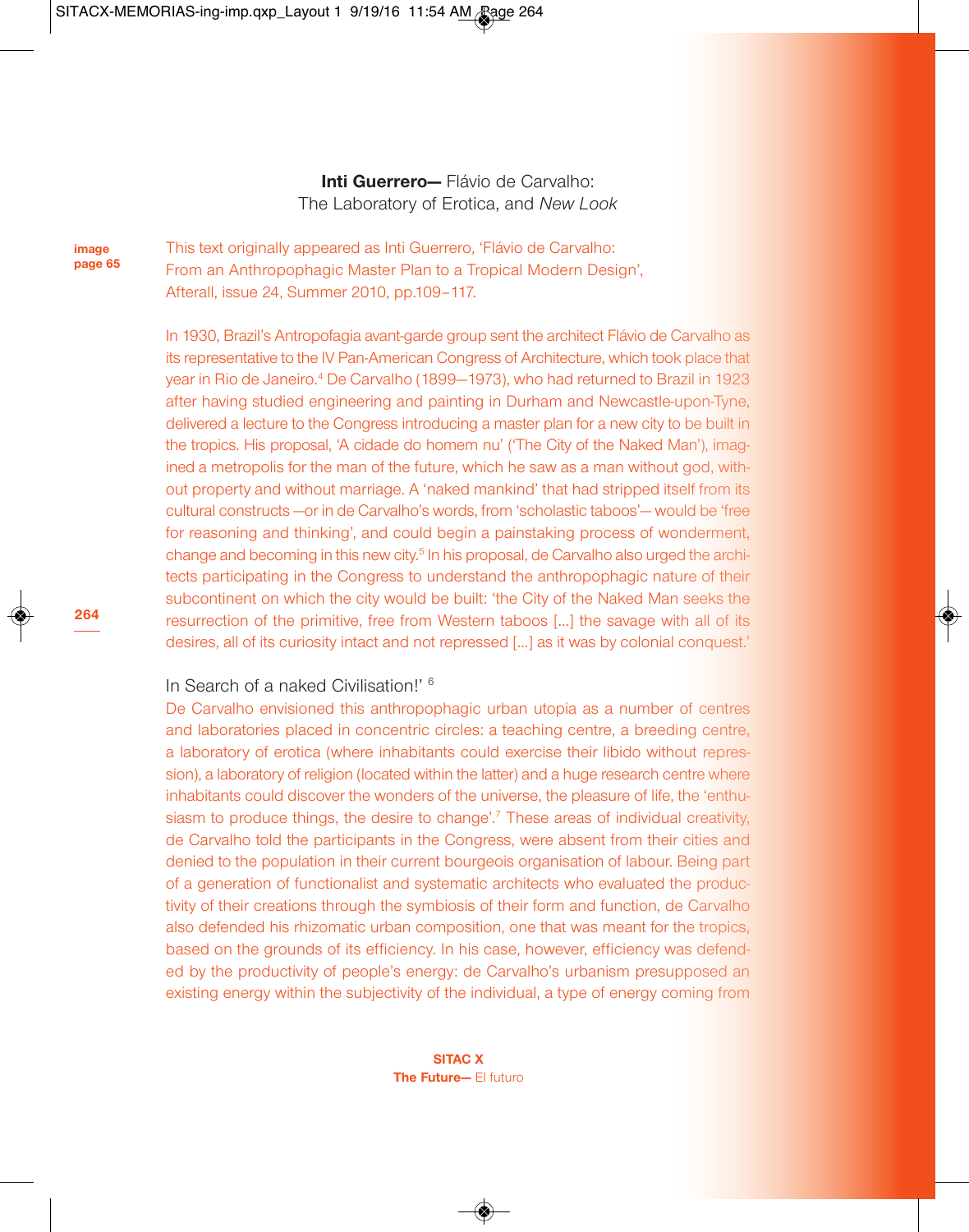a person's psyche and the impulse of his or her desires, which would be stimulated within the different urban scenarios.

Individual and crowd psychology, therefore, were major interests within de Carvalho's diverse and multidisciplinary work, which included expressionistic portrait painting, engineering, theatre directing and playwriting, amateur anthropology, dance, scenography, art criticism, journalism, film-making, fashion design and, of course, architecture. His creations were analytical, highly influenced by the writings of Sigmund Freud and of the social anthropologist James Frazer. Freud's *Totem and Taboo* (1913) and Frazer's *The Golden Bough* (1922) were extensively quoted in de Carvalho's own writings as a journalist and author and formed a core part of his atheist, iconoclastic secular attitude, which saw traditional religious institutions as a cultural rather than theological phenomenon. Freud would become the basis for Carvalho's research on crowd psychology in relation to the city, modern architecture and urbanism — an investigation that led to his most intriguing propositions.

#### City of Anguish

As a journalist for the Rio de Janeiro newspaper *Diario da noite*, and along with literature critic Geraldo Ferraz (who was the editor of *Revista de Antrop*o*fagia*), de Carvalho interviewed Le Corbusier upon his first visit to Rio de Janeiro in 1929.<sup>8</sup> During the interview de Carvalho directed the conversation towards the topic of architecture's ability to awaken diverse feelings in its users, and focused especially on the feeling of anguish. <sup>9</sup> Confused by de Carvalho's psychological take on architecture's consequences, it is said Le Corbusier smiled, <sup>10</sup> perhaps because for him modern architecture was meant to create a place from where the individual looked out; his houses were mechanisms for seeing the world outside, not places for looking in, especially not into one's subjectivity.<sup>11</sup>

Prior to Le Corbusier's 1929 interview, psychological factors in relation to the efficiency of a modern design had already started to become of great importance in de Carvalho's own architectural proposals. An example of this is a 1927 design he made in response to an open call to build the new Government Palace in São Paulo, which he titled and signed with the pseudonym *Eficácia* (*Efficiency*). His proposal was a fortress constructed from monumental and austere volumes that hosted gun machines, catapults and a heliport — all of which at first instance had the manifest goal of improving the stability of the government. His futuristic (and militaristic) plan may have been a direct reaction to the Government Palace's destruction three years before: in 1924 an uprising led by a military faction sought to overthrow the oligarchic politicalelectoral system of the Republica Velha, or Old Republic, which had been established in Brazil after the abdication of Emperor Pedro II in 1889. Under the Republica Velha,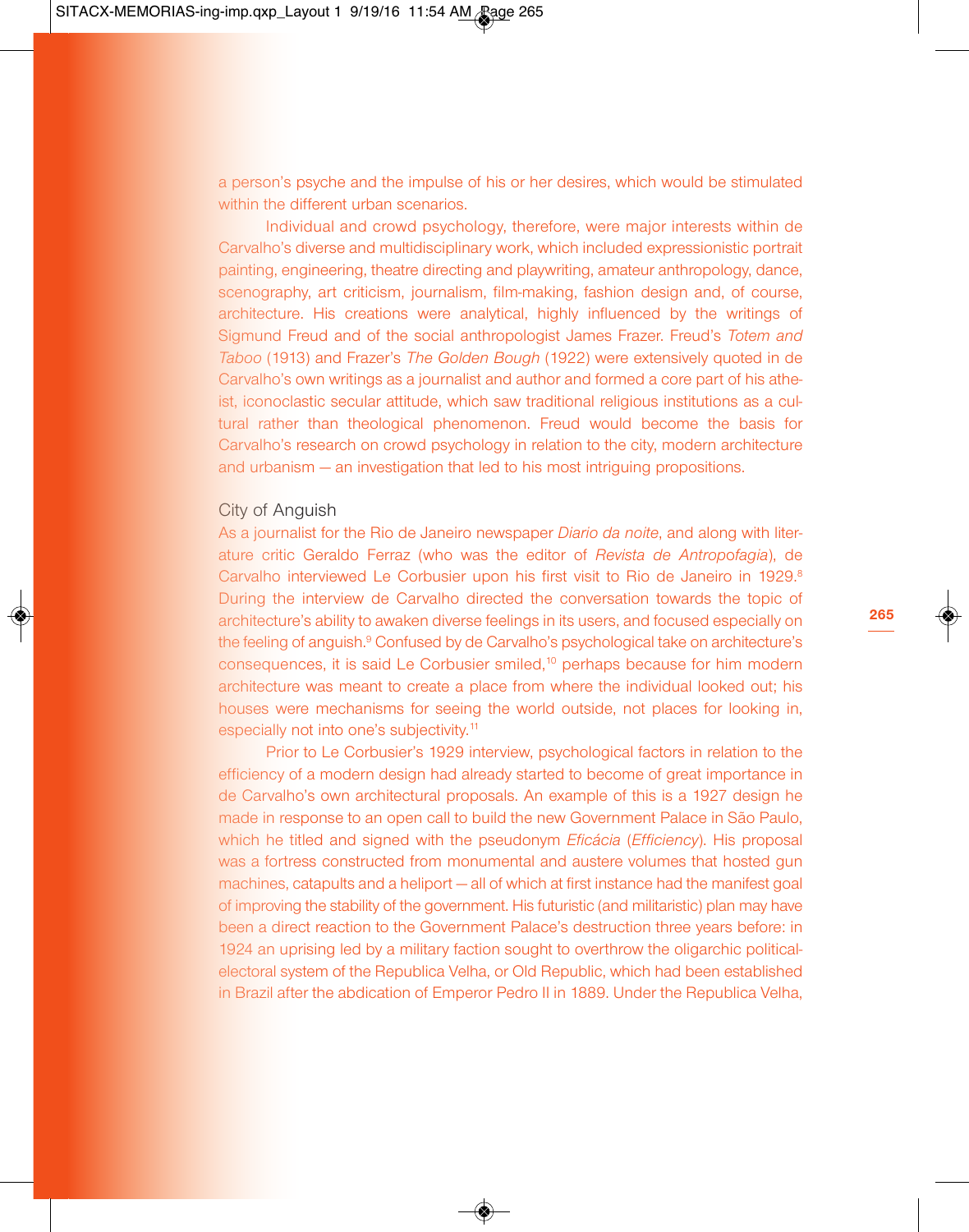a political coalition of elites from the states of São Paulo and Minas Gerais alternated in the position of the presidency. The rebels of what is now known as the 'forgotten revolution' burnt down the Louis XIV-pastiche Governmental Palace, popularly known as the 'Champs-Élysées palace' and were later attacked by air by the Federal Government, which resulted in the destruction of two São Paulo neighbourhoods.

Three years after these events, de Carvalho's *Eficácia* paradoxically seems to attempt to both strengthen the political status quo and to expose its vulnerability. Though *Eficácia* was not chosen by the selection committee, it received an enormous amount of media attention. Its 'oddity' sparked controversy and triggered public debate, as it was a clear break with the tradition of architecture in Brazil and, more importantly, because it was a hostile building.<sup>12</sup>

One could say that *Eficácia* entered the public realm through the debates in the media, despite it not actually being built. It caused anguish in the public because of its violent vision of a government that is in a position of self-defense towards an unstable polity, and also for being perhaps a premonition of the repressive regimes that were to come.

Perhaps because his career as an architect was not going that well —he did not win any of the public architecture competitions he participated in<sup>13</sup>—, in the 1930s de Carvalho began to analyse crowd psychology more directly and with greater economy of means than in his architectural proposals.

He initiated a series of actions he called *Experiências*, which could be considered art performances *avant la lettre*. The first known one, dating from 1931 and titled *Experiência no.2*, <sup>14</sup> took place early in the morning during a Corpus Christi procession in São Paulo's city centre. De Carvalho 'infiltrated' the procession without removing his cap, thereby demonstrating disrespect to the religious ceremony. Stared at with anger by the Catholic devotees, he began to walk against the direction of the crowd, leering libidinously at the women taking part in the procession. Ultimately a group of men began chasing him while the crowd chanted, '*Lyncha! Lyncha!* ' ('Lynch him! Lynch him!'); he took refuge on the rooftop of a café until the police arrived and took him to the station, where he was released after explaining to the officers that he was simply analysing crowd psychology. Months later, in order to leave a record of *Experiência no.2*, de Carvalho published an artist's book that included a text in which he discussed the emotional crescendo of the religious crowd (again leaning heavily on the writings of Freud and Frazer), and the way in which his irreverent act led them to abandon their secular, civilian ethics for unbridled vigilantism. As he writes, *Experiência no. 2* intended 'to reveal the soul of believers through a mechanism that made it possible to study their physiognomic reactions, their gestures, walk, gaze; in summary, to feel the environment's pulse, to psychically touch the tempestuous emotion of the collective soul, to register the

> **SITAC X The Future—** El futuro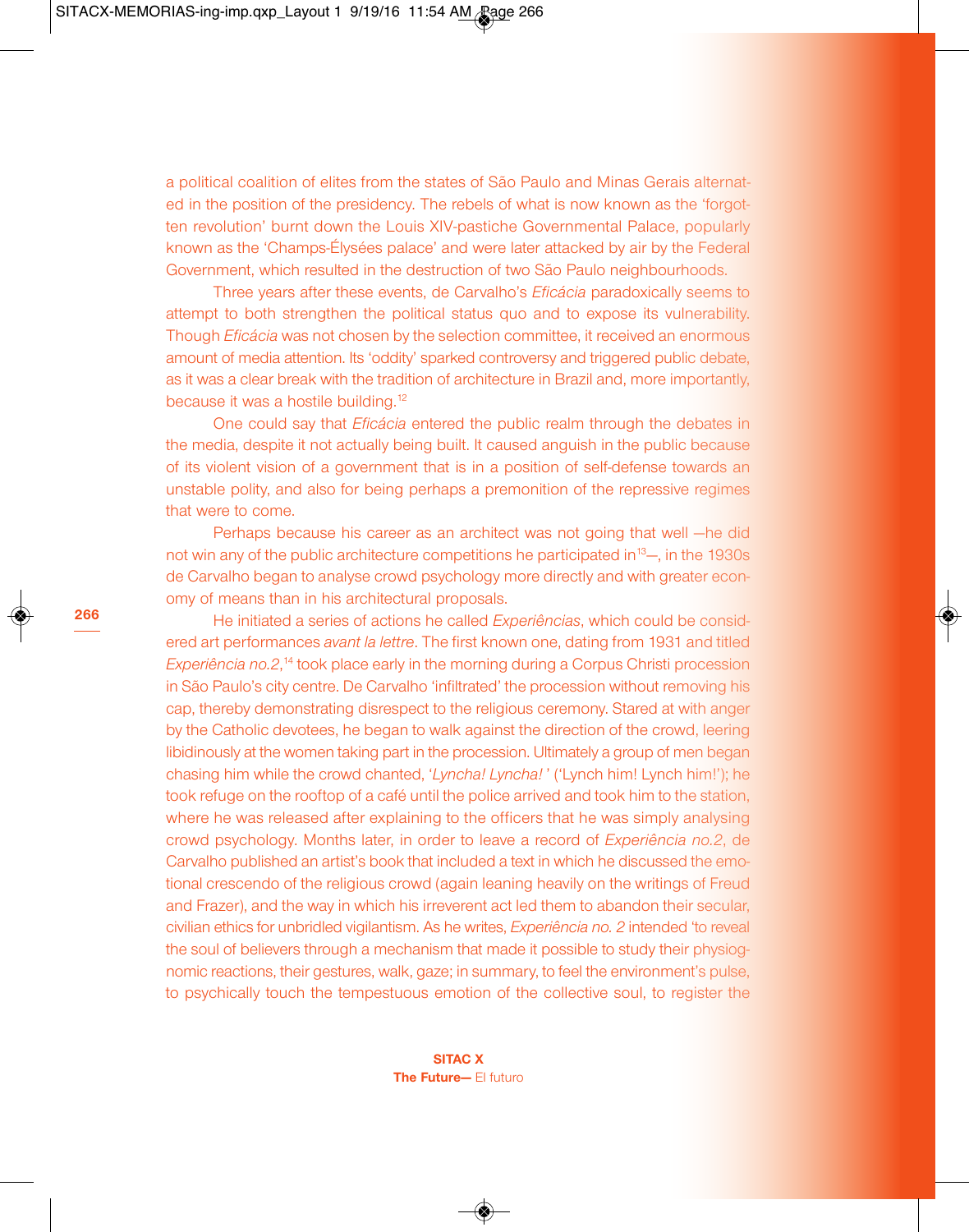expression of that emotion, to provoke revolt in order to see something of the unconscious.<sup>15</sup> De Carvalho's text was accompanied by a series of illustrations recounting the different moments of the street action, interspersed with surreal and expressionistic drawings that interpreted the feelings of anguish, fear and repulsion experienced by those devout worshippers who eagerly called for de Carvalho to be killed. The street <sup>-</sup>the only region of valid experience' as André Breton would say<sup>16</sup> – was again the place where 25 years later, in 1956, de Carvalho staged his next *Experiência*, this time bringing together performance, his architectural utopian desires and fashion.

### Tropical Modernity

Splitting his time between his modernist farmhouse on the outskirts of São Paulo and his accelerating cultural and social life in the city, by the 1950s de Carvalho was an active and leading figure of the modern art movement in Brazil. He co-founded the Club of Modern Artists (where concerts, artist's talks and exhibitions were held), founded and directed the short-living Theatre of Experience and even represented Brazil in the 25th Venice Biennale (1950) with a series of paintings. However, it was not until 1956 that he created his *Experiência no.3*. In this case, de Carvalho deemed the dress code for male office workers in São Paulo —a pair of trousers, a matching blazer, a long-sleeved collared shirt and a tie— inappropriate for the high temperatures and humid conditions of the tropical metropolis, especially during summer. His main concern was the unhygienic conditions caused by a regular suit's enclosed design, which trapped the body's sweat within the heavy clothing's texture. De Carvalho's solution was culturally, economically and climatically specific: a two-piece suit consisting of a white pleated miniskirt and a black, red or yellow striped short-sleeved blouse, with holes in its armpits and an inner-wire corseting structure that separated the thin cloth from the torso of the person wearing it. The design of the suit also included a removable neck cloth to garnish the blouse, fishnet stockings (to cover varicose veins) and raw leather sandals. Titled after a Christian Dior *haute couture* advertisement, de Carvalho's *New Look: Moda de verão para o novo homem dos trópicos* (*New Look: Summer Fashion for a New Man of the Tropics*) enabled the free circulation of air around the body. As the schematic figure from his sketches suggests, body temperature would vary according to the velocity with which air came in and out of the suit; it was designed 'to function as a pump or a valve to pump air […] with only three arm movements air would be refreshed'.<sup>17</sup> The outfit was a mechanical symbiosis of body and clothing, form and function, as if it were one of Le Corbusier's *machines à habiter*: cheap to fabricate, easy to wash and dry, fitting both the fat and the skinny and, last but not least, with 'vivid colours that would restrain desires of aggression, avoiding wars'.<sup>18</sup>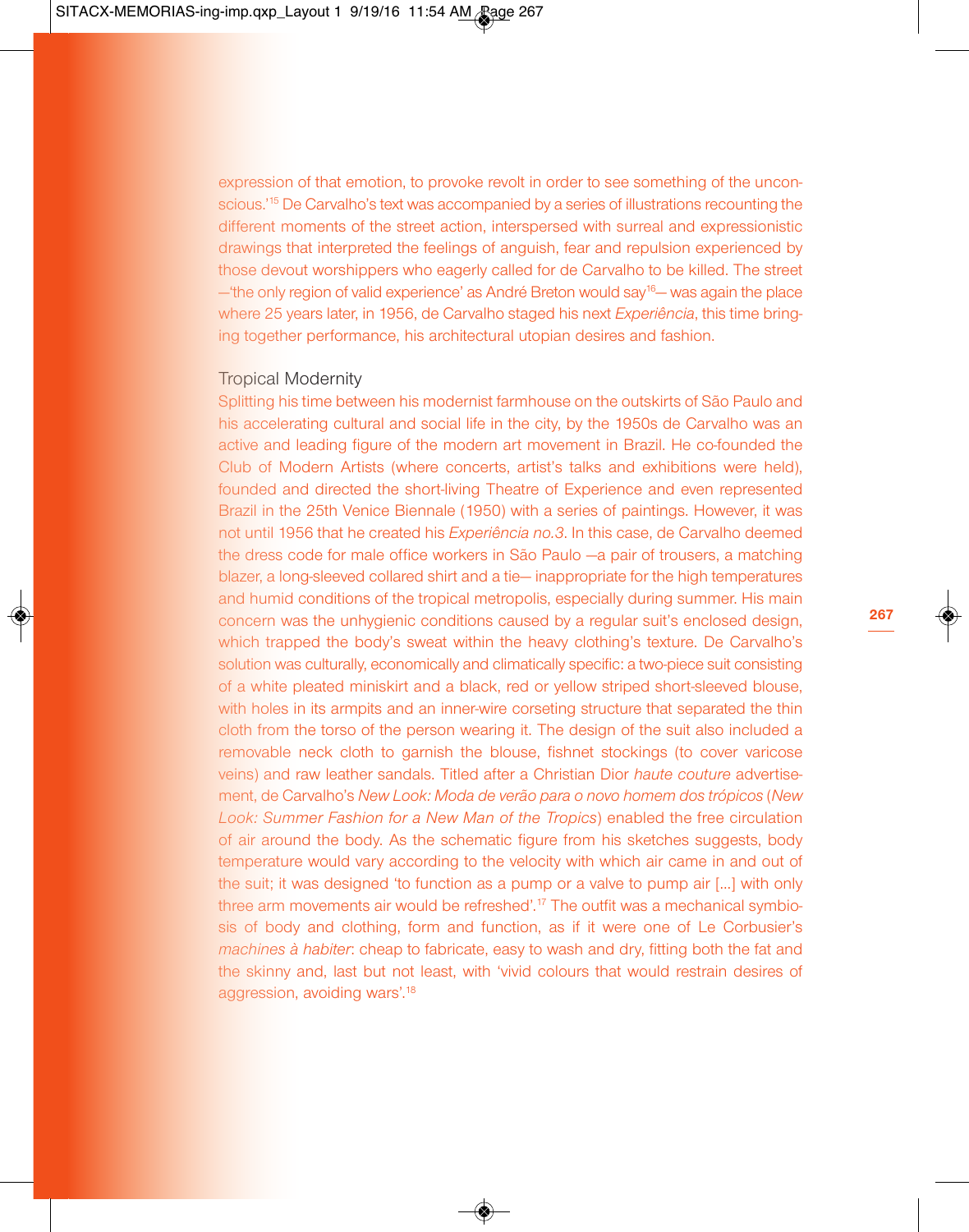On 18 October 1956 de Carvalho launched this tropical futuristic outerwear in the same streets of São Paulo where years before there had been calls to lynch him whilst performing *Experiência no.2*. This time he strolled through the city centre wearing, or rather crossdressing into, his *New Look*, followed peacefully by an amused crowed composed largely of businessmen. The walk in the financial district of São Paulo included a stop for coffee and a fifteen-minute visit to a cinema that had a strict jacket-and-tie dress code, and concluded at the headquarters of the media enterprise Diarios Associados, where, standing on a table, de Carvalho gave a press conference explaining the qualities and advantages of his creation.

The launch of the *New Look* had been announced months before through the media, including a *Time* magazine article titled 'Brave New Look', in which de Carvalho was quoted as saying: 'When people realise that my new style is not only more cheerful, edifying and comfortable but economical too, everybody will try it. I will have liberated mankind from a depressing slavery.' <sup>19</sup> Since March of the same year, de Carvalho had also published 39 articles under his weekly column 'House, Man and Landscape' in *Diario de São Paulo* newspaper, where he wrote a 'universal history of fashion'. Going from the Neanderthals to his *New Look*, and mostly dealing with Western references, every article was illustrated with miniature silhouette drawings of human figures copied from historical paintings and archaeological artefacts which de Carvalho had seen in European museums.<sup>20</sup> The recurrent narrative throughout the articles was the cultural and biological implications of the use of curves or straight lines in fashion. De Carvalho speculated, for example, on the number of layers in women's skirts as a sign of fecundity. in relation to the need to increase or decrease procreation; or he associated the adoption of the same waistline height and the use of the same fabrics in male and female fashion in certain historical periods to the abolishment of a gender division of labour. His intent was that by the time the *New Look* was presented to the public, it would be legitimised by his published argumentation. Rather than portraying it as the development or logical conclusion of Western fashion, de Carvalho claimed it was the result of a deconstruction of this tradition and its normativity. The *New Look* was derived through a sophisticated process of quotation, appropriation and cultural cannibalism (i.e. antropofagia) that synthesised various historical fashion archetypes, leading to this transgendered, transgressive, primitively modern and functional tropical suit.

The *New Look*, with its attempt at psychological and socio-cultural transformation through the suit's bright colours and 'simple' forms, suggests de Carvalho as a precursor of Neo-Concretists such as Lygia Clark and Lygia Pape.<sup>21</sup> Indeed the use of cloth in his design and the performative aspect of his *Experiência no.3* directly connect it to Neo-Concretist corporal experiences, and perhaps even more to Hélio Oiticica and his *parangolés*, which date from 1964 onwards. However, it is important to underline that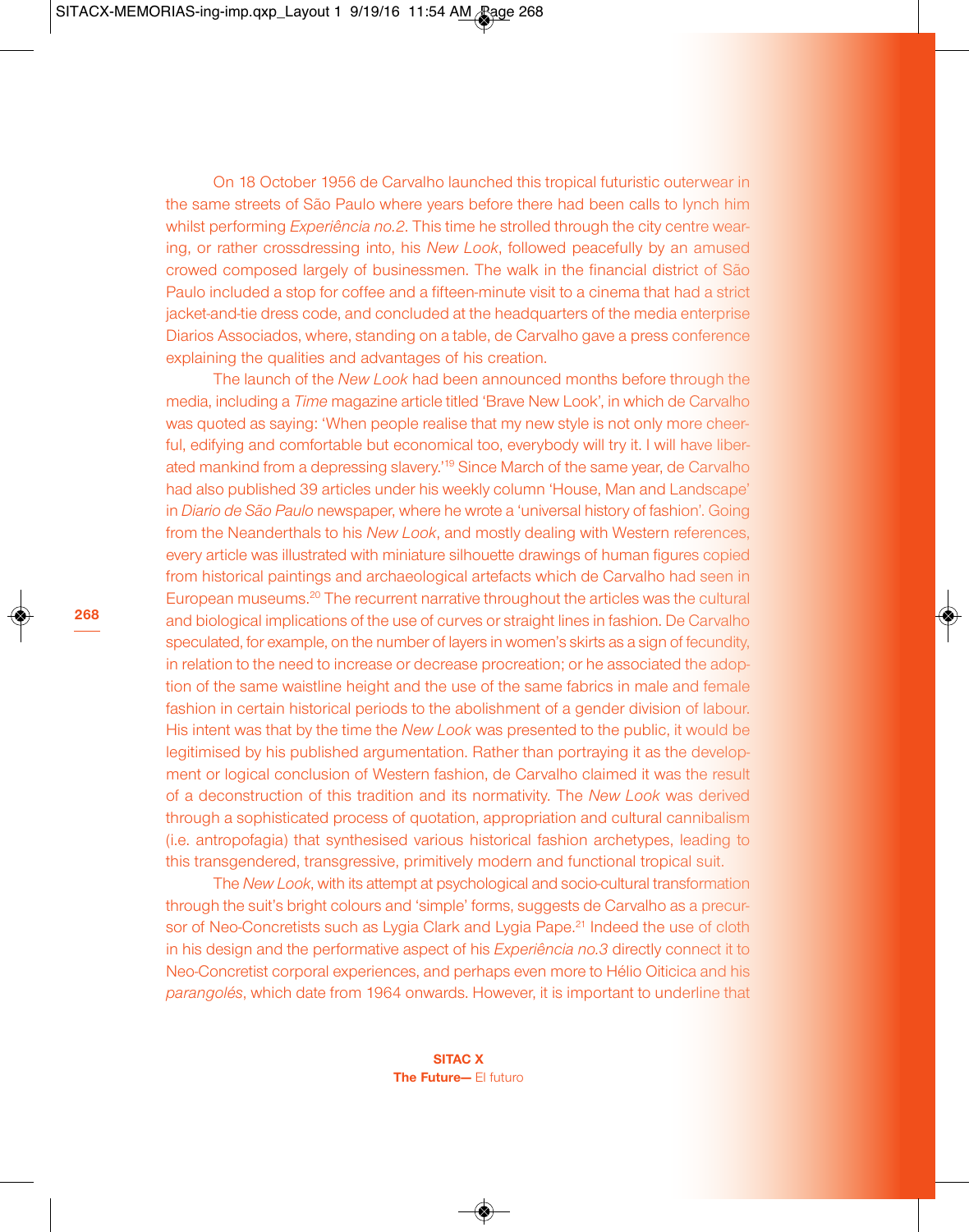the cultural transgression of de Carvalho's outfit was different from the sensual and poetical one of Oiticica's capes. The *New Look* sexualised the male body not by an abstract 'stimulation' of its sensuality,<sup>22</sup> but by subverting the cultural signs of gender division: by dressing a man in the cultural codes of women he is simultaneously transformed into a desired, feminised body that exteriorises its sexuality by virtue of its exposure.<sup>23</sup> But perhaps the greatest difference between the *New Look* and the *parangolé* is that Oiticica's corporal experience, although highly influenced by the social components of his surroundings and even performed within his vernacular context, did not seek to modify it directly. In contrast, de Carvalho, with his tropical modern design clothing, sought to modify behaviour by acting upon the everyday, by introducing what, according to him, was an adequate design for the modern tropical man.

De Carvalho's functional and efficient suit subverted social conventions but, at the same time, was based on one of modernity's main subtexts, hygiene. The improvement of hygienic conditions justified the fundaments of modern design, architecture and urbanism, which sought to regulate and standardise urban and domestic space; homogenising and *medicalising* life. <sup>24</sup> Perhaps de Carvalho used hygiene in an ironic manner in order to defend the functional efficiency of his dress, which was both liberating and emancipatory but at the same time normative, as the *New Look* also seems to have been designed as a kind of uniform for the future in the tropics.

The year de Carvalho introduced his *New Look* was also the year that the newly elected president of Brazil, Juscelino Kubitschek, began plans for the flagship of his radical modernisation programme: the new federal capital, Brasilia. A brandnew metropolis was to be built in the tropics, with an architectural language that was a far cry from the anthropophagic urban plans of de Carvalho's 'A cidade do homem nu'. Brasilia, conceived by the urbanist Lucio Costa and built in collaboration with Oscar Niemeyer and landscape architect Burle Marx, appeared as the end product of a history of official Brazilian modern architecture, which by 1956 had already been internationally celebrated. <sup>25</sup> The state endorsement of a modernist vision through the construction of Brasilia seems paradoxical, intending to create a national identity through the implementation of the international architectural style. This style, even though it had been locally appropriated and adapted to a certain extent by the Costa-Niemeyer-Marx tradition, clearly belonged to a hegemonic language that had expanded worldwide precisely because its austere symbiosis of form and function was *a-contextual*. De Carvalho, by contrast, modified the architecture of the body through a modern design that was conceived specifically for the new man of the tropics. Despite not realising his master plan for a 'City of the Naked Man', with the *New Look* and *Experiência no.3* he succeeded in undressing the city, freeing those who followed him from 'scholastic taboos' in their contemporary urbanity.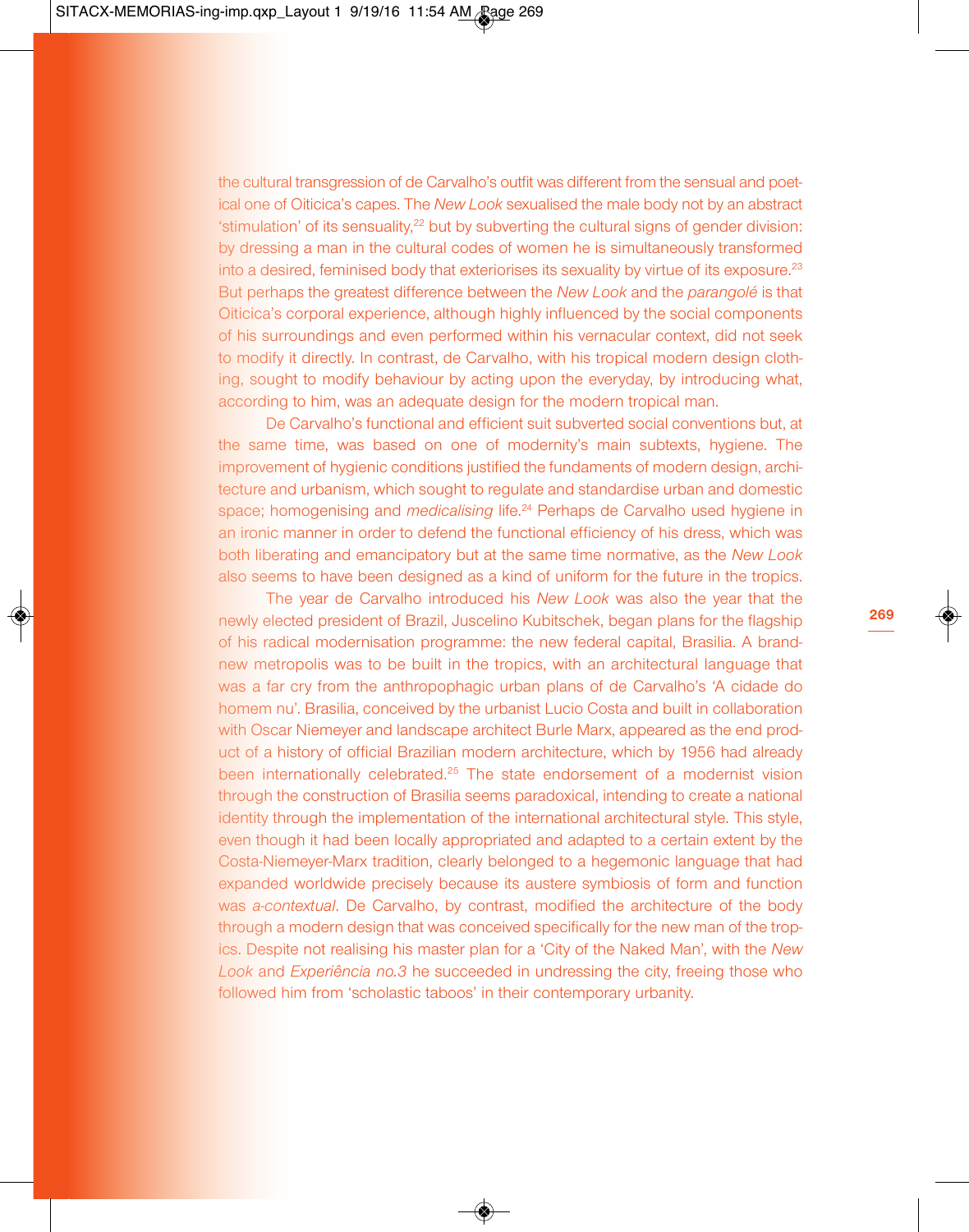## **Oscar Hagerman—** The Architecture of Hope: Architecture of the Future

**image page 73** Thank you so much for inviting me to speak a little about architecture.

To me, talking about architecture means discussing ways of life, customs, experiences and trying to build harmonies. If we talk about the future of architecture, then we're talking about how we would like to live, how we would like our world to be in the future.

At many architecture schools and in professional life, I have found concerns and changes towards architecture that I find very encouraging. They tell us of people coming together and doing things together. I think that the best way to explain is to share some examples.

## First Example

For many years now, I have worked with friends, primarily in rural areas, as they create dreams and I try to construct the spaces in which these dreams are realized. (Alvar Aalto used to say that architects are builders of utopias.)

Many years ago now, I designed a small school for the community of San Miguel Huestita. We made the first classroom with sheets of asphalt roofing, using 800 pesos that had been donated to us. I still remember the opening day: the whole town, along with their traditional musicians, and the great joy of having a middle school where young people could study.

Later, when friends of the community got more resources, we were able to make classrooms with bricks and a sheet roof insulated by a layer of earth. Now the school has grown, and the children who studied there back then are professionals, rural teachers, agronomists who work on different agricultural and livestock development projects and professionals in other fields. But it all began with that little room made with sheets of asphalt roofing.

Also, together with the Patronato pro-Educación Mexicana (Patrons of Mexican Education), we designed schools in Chiapas, and now, 18 years later, when I go visit them, I'm happy to see that the directors and teachers are students who were at the school when we built it. I admire how they've cared for the school and how they've filled it with plants, and I remember how they laughed when I asked them to move a classroom in order to save a small tree that is now a magnificent oak.

This was architecture of the future, and it will continue to be so as long as the community feels it is theirs.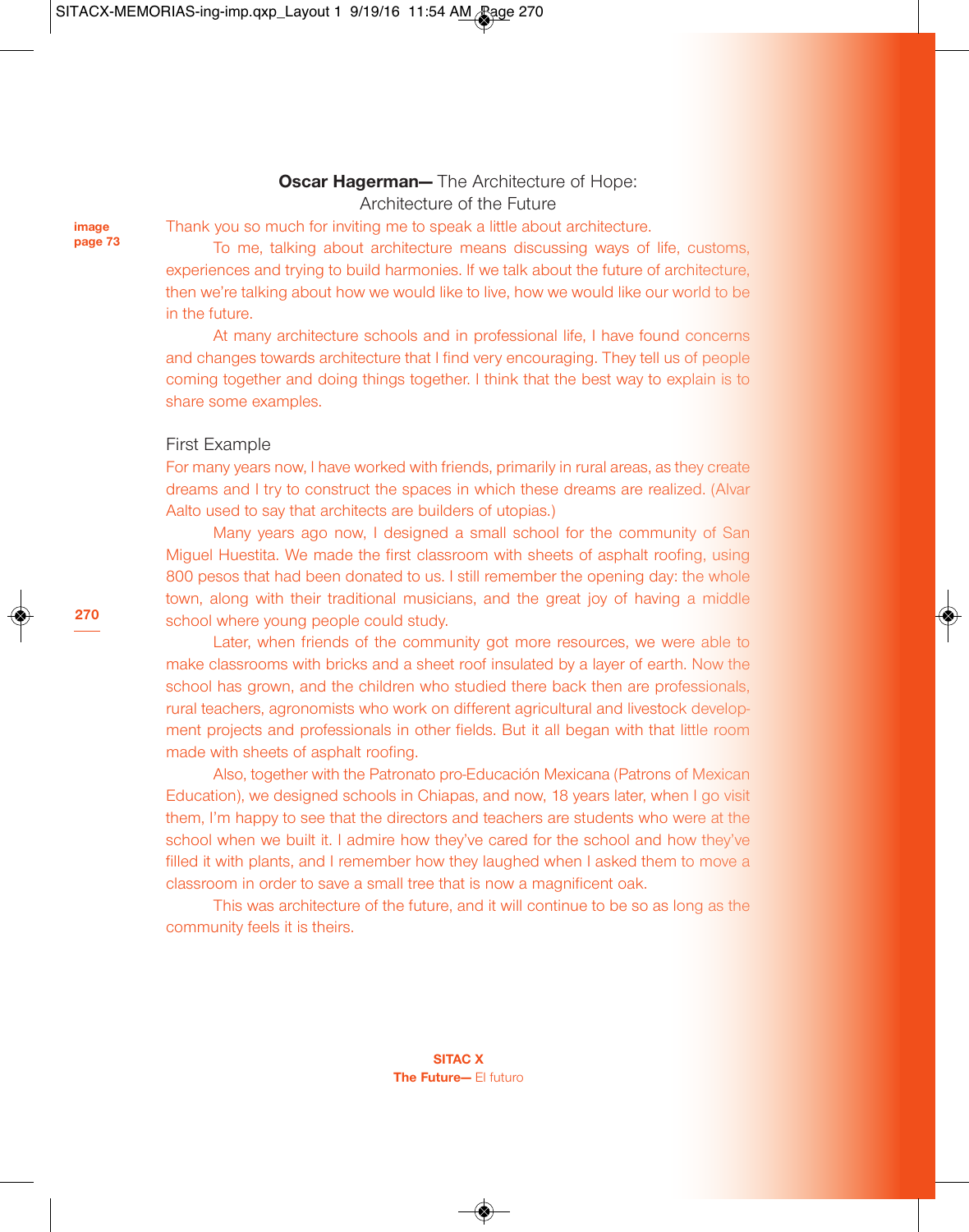#### Second Example

Ten years ago, in a little town in the Sierra Mixteca, architect Juan José Santibáñez organized a group of ten women to make their own houses. He taught them how to make adobe and how to construct their roofs using traditional building systems. Now, 30 houses are being built in the towns of San Juan Mixtepec and Amatitlán, using the same methodology as ten years ago. Every two weeks, Juan José, architect Joao Carreiro and 20 architecture students go to lend a hand with the construction. I have joined their group and help them as much as my strength allows. Many foreigners have also joined the group: Swedes, Frenchmen, Egyptians, Spaniards who have seen what is being done, on the Internet, and take part enthusiastically in this dream.

This group of young architects teaches and learns through constructing real projects in communities where there are a lot of needs, and their enthusiasm has an energy that transforms architecture into something extremely vital and different.

#### Third Example

This past Christmas vacation, I went to Yucatán, and with people from the Consejo Nacional de Fomento Educativo (National Council for Educational Promotion, Conafe), we visited small communities that are in need of pre-school, elementary and middle school classrooms. Since they are such small villages (ten or 20 families), the Ministry of Education can't help them. Conafe has served this school population for over 40 years, in one-room schoolhouses, where students of all ages take classes together. Teachers at these small schools are young people who have finished middle or high school and who, after taking a training course, teach the little ones, receiving in exchange a three-year scholarship if they give a year of service, and a six-year scholarship for two years of service as instructors. This scholarship is granted on the condition that the young teachers continue studying toward a degree.

The idea of this trip was to see the places where Conafe plans to build new classrooms in order to improve what already exists.

In Cetun, one of the communities we visited, we met a young teacher, 15-yearold Mario Canec, who was in charge of a group of nine preschoolers. He showed us the classroom where he taught classes. It was a poor room with a wooden structure and roof made of a sheet of asphalt roofing. Mario told us that dogs would come in through the mud walls, and that seeing the classroom when he first came to give classes made him want to cry. The responsibility for the education of those children was on the shoulders of that young teacher and his advisers.

Can you imagine that young teacher? Do you realize what a marvelous country we live in, where thousands of young people help their "brothers" have a better life?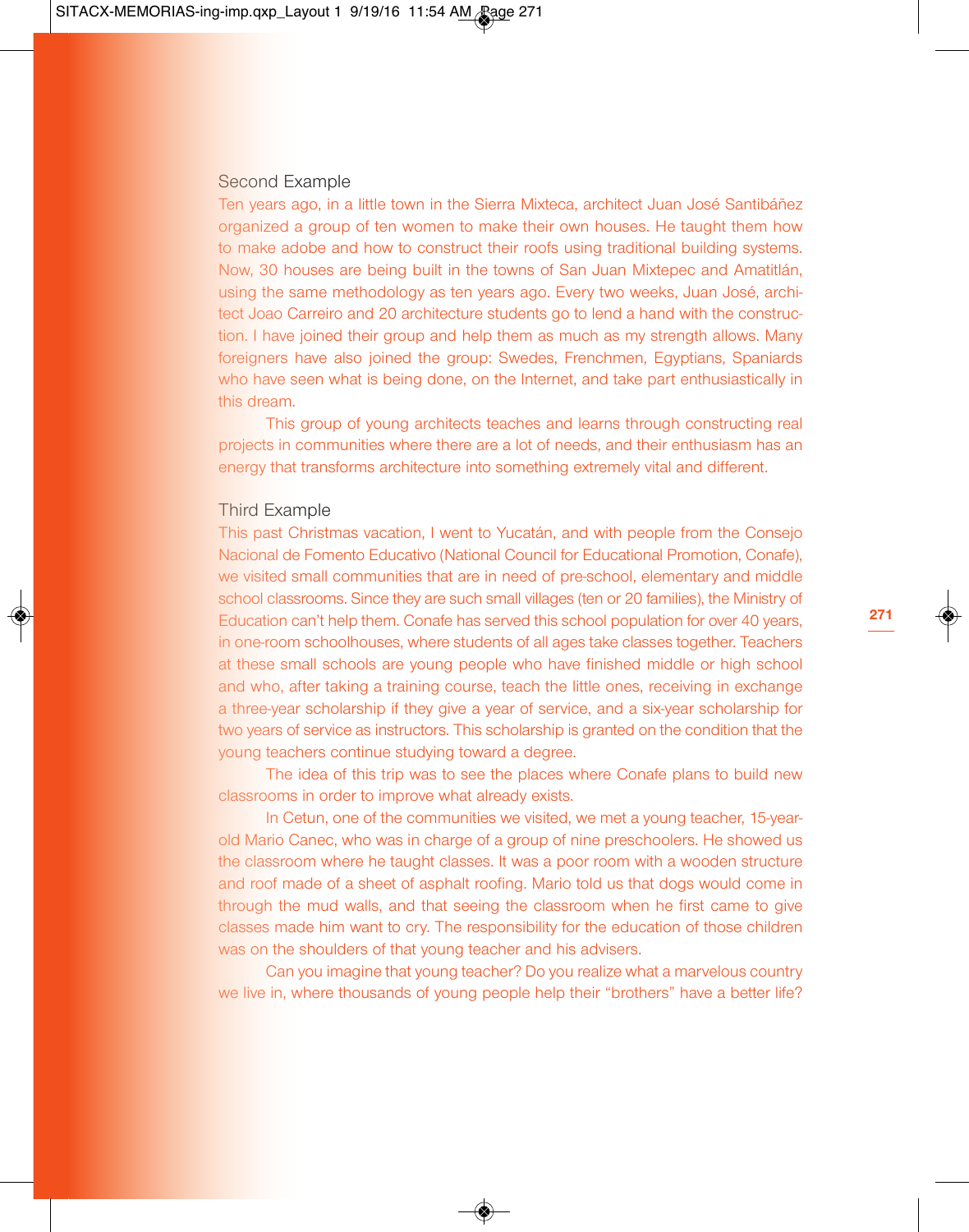These teachers have turned out to be really good due to the effort they and their instructors put in.

I, too, felt like crying when I saw him in his classroom.

Fortunately, Conafe now has a program for building and improving classrooms, and this situation is going to be solved soon.

After that, we visited many of these communities, and in Santa Clara Xemax, we found a small elementary classroom that had been built by architecture students from the Universidad Autónoma de Yucatán, UADY, with UNICEF. The classroom was built with traditional local techniques. Instead of putting mud on the walls, there was a flat cement surface made from chicken wire nailed to the wooden structure. The walls had been painted with a locally produced paint, and the children's work had been hung there. The parents and teachers were happy with the classroom, and for the children it was like home. Big windows to either side of the door illuminated the interior. Not only was there a lot of dignity in the space, but the harmony between the people and the architecture could be felt. This is the architecture of the future.

Finally I would like to show you a photo of a classroom made by students at the Universidad Autónoma de México (UNAM) for a Conafe school in Xilitla.

This project was entered in a competition among students, with teachers Bilbao and the architect Daniel Fijoi, as part of their coursework in project proposals, and the winners helped to build it. It's a fabulous example of this new architecture conceived and made by great young architects.

I wanted to put forward these examples of what I see as an architecture of the future: a new architecture that excites young people around the world, that somehow says no to the sensationalist architecture that didn't consider costs, to an architecture with three or four superimposed façades that sought to create icons of an era, and which is currently a symbol of the crisis.

#### Architecture of the Future

When we design it, all architecture should be architecture of the future. I mean building dreams so people can live better. All architecture should be architecture of hope.

Today young people are finding the way, and they're excited by it. They're fed up with traditional university curricula. They want to get out and work with people, learn to build and do it together.

I think that architecture is not about forms but rather harmony with the physical and emotional needs of people and of the human group for whom we are working. The greater the needs, the greater is the architecture.

This new architecture is one of joy and hope.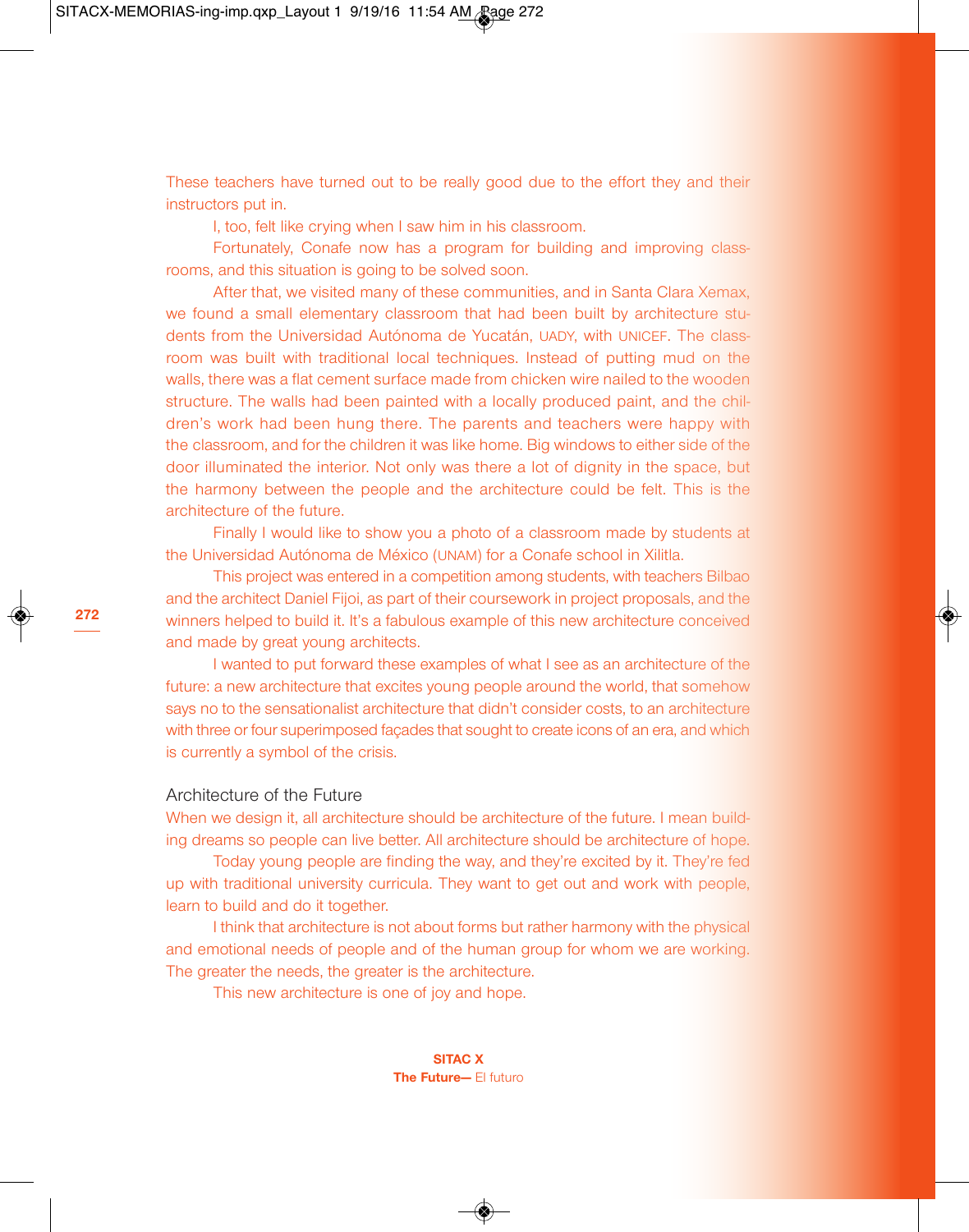To accomplish this, we have to understand reality, get familiarized with our country and our people, understand which needs to prioritize, get close to people, learn about their joys and their sorrows, laugh and cry with them and sing with them to build hopes for a better world.

Thank you. Thank you very much.

## **Michel Rojkind—**

**1** At the end of the 1970s, when wars and economic crises seemed to annul the 60s' promises of peace and love, the punks' battle cry or their cry of desperation was: there is no future.

**2** And if anything is certain, it is that any prediction about the future has a good chance of failing.

**3** For example, the libertarian spirit of the 1960s, with its experimentation, sex, drugs and music…

**4** …culminated in a not-so-friendly reality: AIDS, Prozac and music that seemed to embody protest taken and used by the system to which it was opposed.

**5** Once again: the only sure thing about predictions of the future is that they almost always fail, at least for the most part.

**6** A hundred years before man would reach the Moon, Jules Verne wrote about it he predicted it, some say—, and 35 years after Verne, George Méliès imagined the ship as a great bullet fired by a gigantic cannon. It wasn't like that, at least not quite. **7** When the Mexican Revolution was beginning, the French architect Eugéne Hénard presented his ideas about the future of Paris at a conference in London: a city of towers, train stations, and aerial transport. It wasn't like that, either, at least not quite.

**8** A few years later, the Italian architect Antonio Sant'elia, a member of the futurist group, imagined a "new city" of skyscrapers connected by systems of mass public transit. It wasn't like that, either, at least not quite.

**9** Neither was Le Corbusier's plan for Paris, which concentrated the mass of buildings in tall towers separated by gardens.

**10** Nor was Ludwig Hilberseimer's, who, like Le Corbusier, also imagined a city of multiple layers of traffic separating vehicles and pedestrians.

**11** Not very different from what Fritz Lang portrayed in his classic 1927 sci-fi film, *Metropolis*.

**12** Instead of towers and density, Frank Lloyd Wright imagined an extended, almost universal city that owed to the success of the automobile —a machine that Wright esteemed highly.

**image pages 78-49**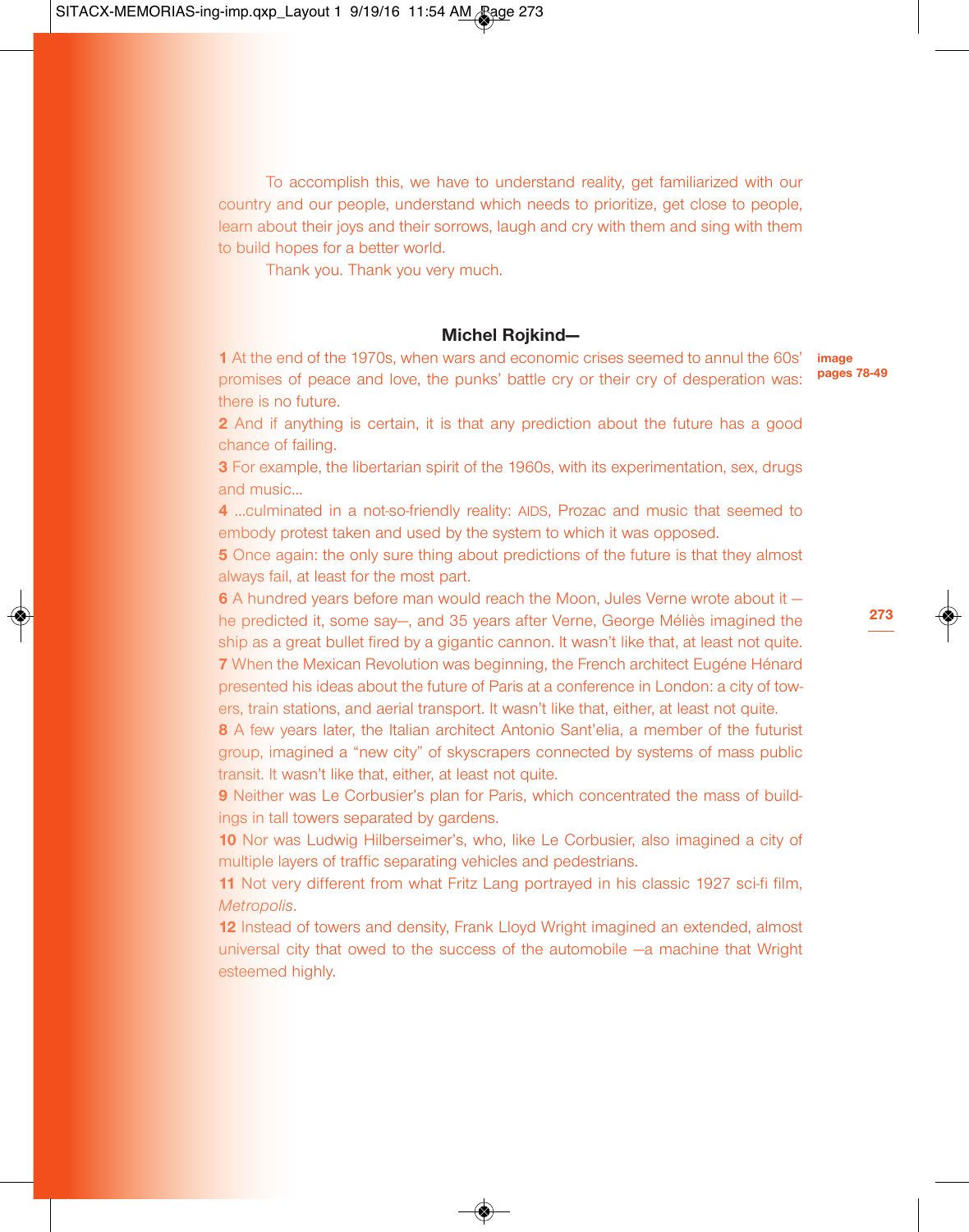**13** Also depending on the automobile —it couldn't have been otherwise— was the city imagined by Norman Bel Geddes, industrial designer as well as designer of theatrical effects, for the General-Motors-sponsored pavilion at the 1939 World's Fair: Futurama, a city that proposed a radical reorganization of the territory.

**14** Reality was different from these imagined cities. There were great projects...

**15** … but not always with good fortune —even though the disaster of Pruitt-Igoe, the public housing projects designed by Minoru Yamasaki, who also authored the Twin Towers in New York, might not be attributable only to its architect but also to the social and economic conditions of the time.

**16** That didn't stop people, in spite of everything, from continuing to imagine other, new forms of inhabiting…

**17** ... new cities —even if they were merely drawn on paper...

**18** ... or critical collages of apparently incompatible realities: the aircraft carrier and the field…

**19** And from the house built in 1929 by Buckminster Fuller, who said that any architecture had to be asked, "How much does it weigh?"…

**20** … to that which from 1957 and 1967 was exhibited at Disneyland's Tomorrowland, constructed in a collaboration between Monsanto and MIT, and whose interior novelties —like the microwave— have come to be part of our everyday reality to a far greater degree than the architecture itself.

**21, 22, 23** (I'm not sure if these are necessary: more radical and with greater freedom, the cinema didn't always imagine the future with precision, either.)

**24** Maybe that's why the future is always elsewhere, not exactly where we imagine it. **25** The future is adaptability. The future is not closed ideas and forms but rather open and transformable ones that enable other uses, multiple uses instead of just one…

#### **Notes**

<sup>1</sup> "El hilo de Ariadna," *Xipe Totek*, vol. XX, no. 4, p. 319. <sup>2</sup> Gabriel Cámara, *Otra educación básica es posible*, Siglo XXI Editores, Mexico City, 2008.

<sup>3</sup> Iván Illich, *Deschooling Society*, New York, Marion Boyards Publishing, 1970, p. 101. (The passage Illich quotes is from Aristotle. — Trans.)

<sup>4</sup> The term 'antropofagia' was used by the Brazilian artist and poet Oswaldo de Andrade (1890—1954), for his 'Manifesto Antropófago' from 1928. The term, synonymous with cannibalism, was used by Andrade to mean cultural appropriation, a kind of 'cultural cannibalism'. The Antropofagia avant-garde movement

represented the attitude of a group of modern painters, sculptors and writers based in São Paulo who selfconsciously mixed and layered references, origins and genealogies within a territory and a population that shared a mixture of indigenous, African and European lineage. 'Tupi or not Tupi', the third line of the manifesto, announces this type of unfixed cultural identity: phonetically, the sentence refers to Shakespeare's *Hamlet*, but the Tupi were the main indigenous population of Brazil.

<sup>5</sup> Flávio de Carvalho, 'A cidade do homem nu', lecture presented at the Pan-American Congress of Architects

**SITAC X The Future—** El futuro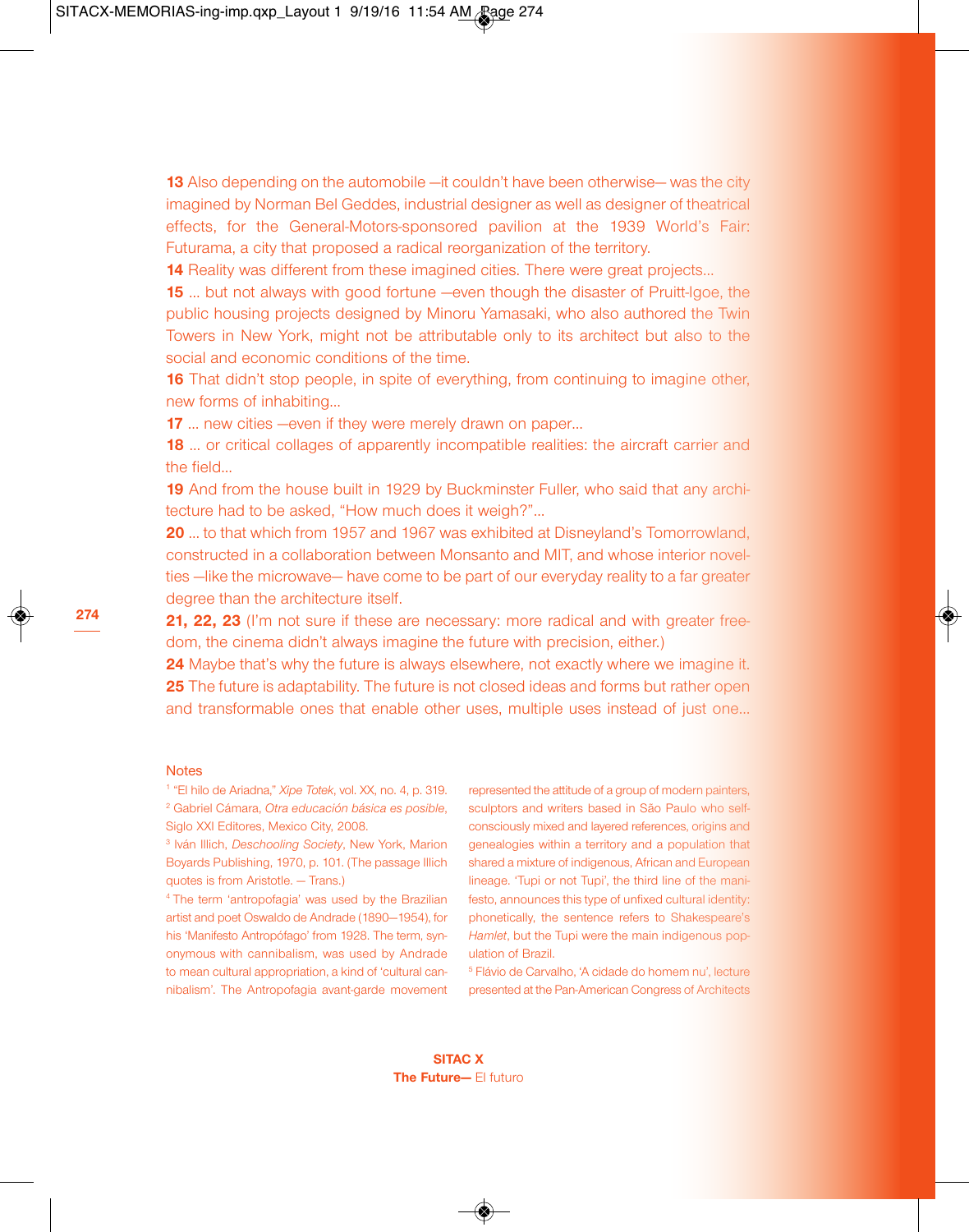in Rio de Janeiro (1930). The lecture was later published as an article in *Diario da noite*, July 1930, republished by Luiz Carlos Daher, in *Flávio de Carvalho: Arquitetura e Expressionismo*, São Paulo: Ed. Projeto, 1982, and published in English in Valeska Freitas (ed.), *100 years: Flávio de Carvalho: Revolucionario romantico* (exh. cat.), Río de Janeiro: CCBB, 1999, p. 58. <sup>6</sup> *Ibid.*

<sup>7</sup> *Ibid.*

<sup>8</sup> Le Corbusier was a key figure in the development of modern architecture in Brazil. His *esprit nouveau* resonated with powerful intellectuals in the country in the early 1930s. He was commissioned to design, with Lucio Costa, a new building for the Ministry of Education and Public Health-MESP in 1936, for which Oscar Niemeyer was an intern.

<sup>9</sup> The questionnaire that structured this interview included the following questions to Le Corbusier: '1. Do you think architecture is a philosophical problem?; 2. Should architecture be logical? What logic?; 3. Should architecture have colour? Which is the predominant factor: colour, form or the functional idea? What qualifies as pleasant in colour and form? […]; 6. Is that pleasantness subjective or objective?; 7. How to introduce the psychic factor in architecture?; 8. Should the idea of the structure be sacrificed because of the psychic factor or not?; 9. Should the desire to progress grasp humanity or should mankind grasp the desire to progress?' Geraldo Ferraz and Flávio de Carvalho, *Diario da Noite*, 24 October 1929. Questions translated by the author.

<sup>10</sup> Antonio Carlos Robert Moraes, *Flávio de Carvalho*, São Paulo: Editora Brasilense, 1986, p. 17.

<sup>11</sup> In *Privacy and Publicity: Modern Architecture as Mass Media* (Cambridge, MA and London: The MIT Press, 1998), Beatriz Colomina compares the experience of the gaze favoured by the architecture of Adolf Loos to that of Le Corbusier: the first keeps the inhabitant's eyes within the house, experiencing its interiors, so that when you walk through a space in a Loos house you always turn back to see it again. In contrast, Le Corbusier's houses, because of their 'horizontal window' principle, produce a cinematographic perspective from the inside towards the panoramic outdoors. De Carvalho, through his interest in psychology, brings yet another approach to the gaze

in modern architecture: the psychological interiority of the individual.

<sup>12</sup> Although de Carvalho's *Eficácia* is considered a founding moment of modern architecture in Brazil, two years earlier, in 1925, Russian émigré architect Gregori Warchavik wrote the foundational manifesto 'A cerca da arquitectura moderna' ('About Modern Architecture'), and in 1927 he constructed his *Casa Modernista* in São Paulo, considered the first modern house in Brazil. However, if we take into account the domestic aspirations of Warchavik's architecture, *Eficácia* may well be the first truly modern public building in Brazil.

<sup>13</sup> De Carvalho did build two architectural projects, but they both were private houses. One is known as Alameda Lorena (1936) and another, his own country home, Fazenda Capauva (1929).

<sup>14</sup> Flávio de Carvalho's biography *O comedor da emoções* (São Paulo: Unicampi 1994), written by his friend J. Toledo, and the book *Flávio de Carvalho* by Antonio Carlos Robert Moraes speculate over what would have been *Experiência no.1*. According to both, *Experiência no.1* may have been a public action at a social event during which de Carvalho faked choking to death.

<sup>15</sup> '[D]esvendar a alma dos crentes por meio de um reagente qualquer que permitisse estudar a reação nas fisionomias, nos gestos, no passo, no olhar, sentir enfim o pulso do ambiente, palpar psíquicamente a emoção tempestuosa da alma coletiva, registrar o escoamento dessa emoção, provocar a revolta para ver alguma coisa do inconsciente'. Flávio de Carvalho, *Experiência no. 2*, Rio de Janeiro: Nau, 2001. Translation the author's.

16 André Breton, *Nadja* (translation Richard Howard), New York: Grove Press, 1960, p. 113.

<sup>17</sup> From the writing on Flávio de Carvalho's sketch drawing of the *New Look*. Translation the author's. <sup>18</sup> *Ibid.*

<sup>19</sup> 'Brave New Look', *Time*, 25 June 1956, p. 30.

<sup>20</sup> Between August 1934 and February 1935, after having delivered a lecture at the VIII International Congress of Psychotechnique in Prague, de Carvalho travelled throughout Europe. His notes and drawings made during that period became the foundation for 'House, Man and Landscape' and were also printed